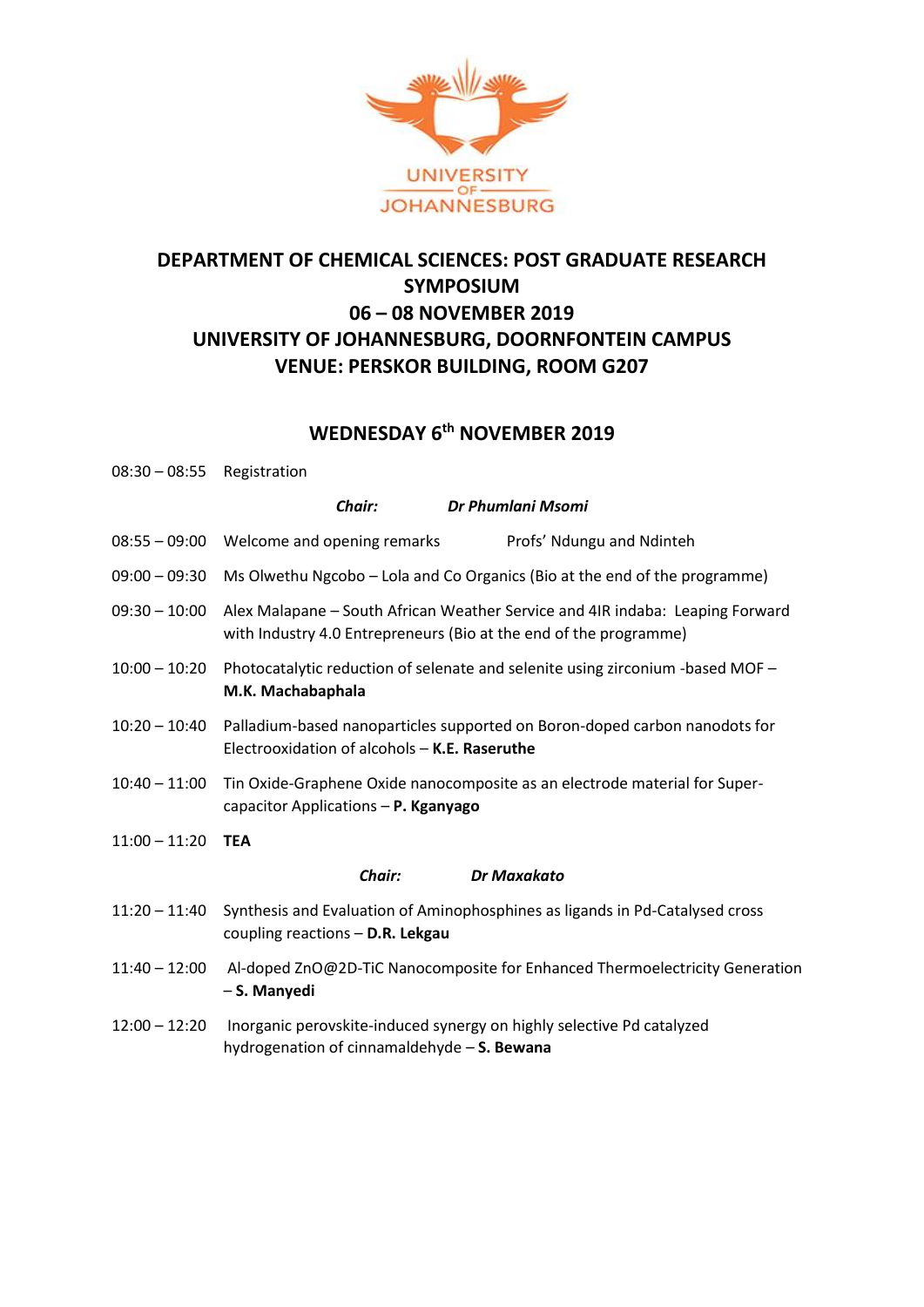- 12:20 12:40 Synthesis Of Ulopterol and Meranzin Hydrate, Coumarins from Coleonema album and Murraya paniculata - **T.L. Motsoahae**
- 12:40 13:00 Fluorescence sensors for monitoring the emerging environmental contaminants in water – **R. Maluleke**
- 13:00 13:20 Application of metal oxides-carbon nanoparticles-cellulose acetate-based gas sensors for the detection of tuberculosis biomarkers – **L. Malepe**

13:20 – 14:30 **LUNCH** 

#### **END OF DAY 1**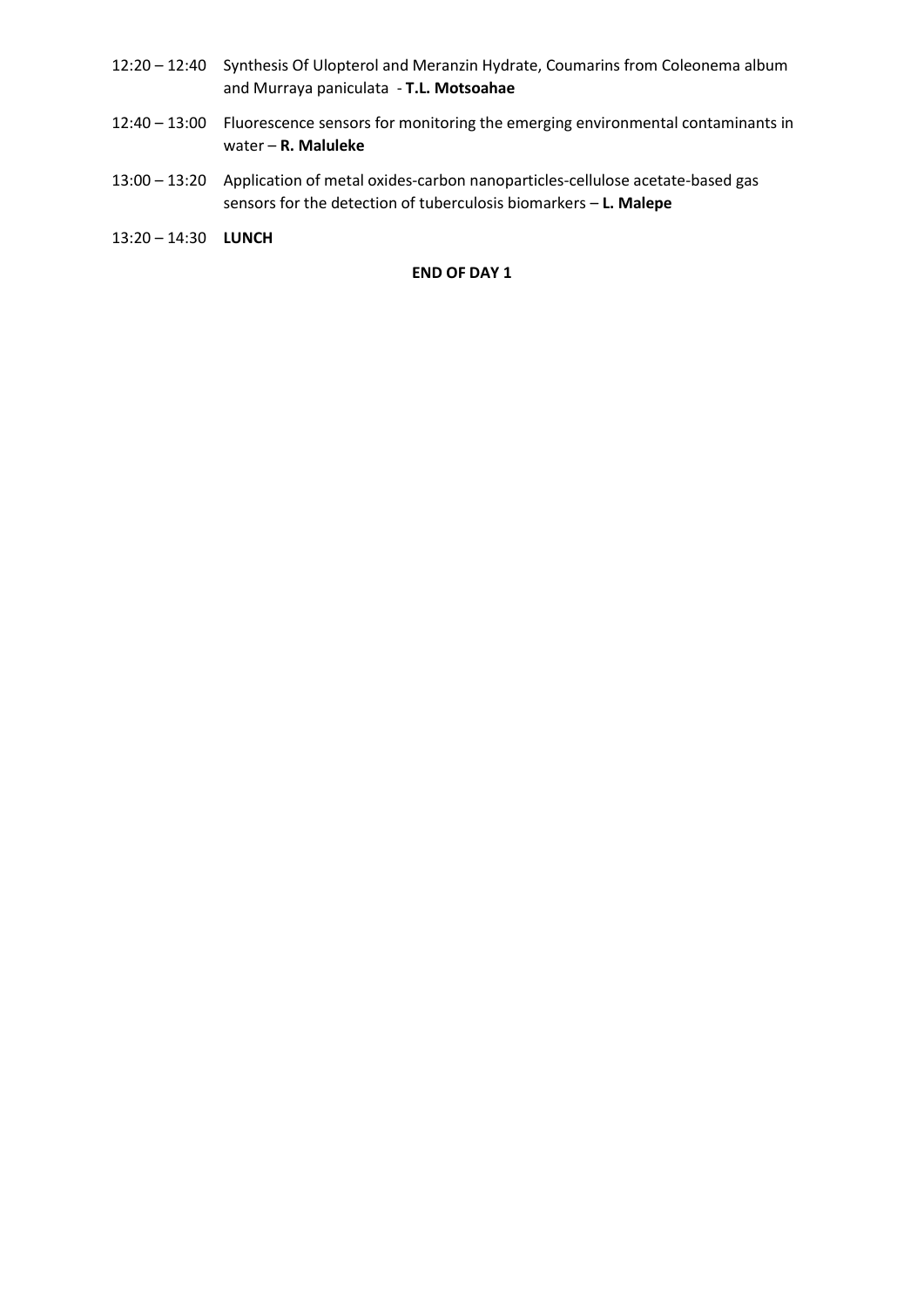# **THURSDAY 7th NOVEMBER 2019**

| Chair:                              | <b>Prof Ndinteh</b>                                                                                                                                                                       |  |
|-------------------------------------|-------------------------------------------------------------------------------------------------------------------------------------------------------------------------------------------|--|
| $09:00 - 09:45$                     | Plenary - Prof Meijboom                                                                                                                                                                   |  |
| $09:45 - 10:05$                     | A simple extraction method for arsenic from tuna fish using a choline chloride-<br>malonic acid deep eutectic solvent for determination of total arsenic - H. DuPlessis                   |  |
| $10:05 - 10:25$                     | Miniaturisation of Catalysis: Heterogeneous catalyst screening on small scale $-$ R.<br>Potgieter                                                                                         |  |
| $10:30 - 11:00$ TEA                 |                                                                                                                                                                                           |  |
|                                     | <b>Chair:</b><br><b>Prof Pillay</b>                                                                                                                                                       |  |
| $11:00 - 11:20$                     | Synthesis and Characterization of Carbon Dots Coated Al2O3 Nanofibers<br>Nanocomposite for Pb2+ ion Adsorption and Reuse for Latent Fingerprint Detection<br>- B. G. Fouda-Mbanga         |  |
| $11:20 - 11:40$                     | Design and fabrication of a monolith catalyst for continuous flow epoxidation of<br>styrene in polypropylene printed flow reactor $-$ O.A. Alimi                                          |  |
| $11:40 - 12:00$                     | Synthesis and characterization of sodium ferrate for Water and Wastewater<br>Treatment - A. Munyengabe                                                                                    |  |
| $12:00 - 12:20$                     | Green synthesis of silver nanoparticles using an African Combretum Sp leaves and<br>their evaluation of cytotoxicity, antibacterial assays and photocatalytic properties -<br>O.T. Fanoro |  |
| $12:30 - 13:30$                     | LUNCH                                                                                                                                                                                     |  |
| <b>Prof Muller</b><br><b>Chair:</b> |                                                                                                                                                                                           |  |
| $13:30 - 13:55$                     | Valorisation of biomass and biomass-derived chemicals - N.K. Oklu                                                                                                                         |  |
| $13:55 - 14:15$                     | Green synthesis of CulnS2/ZnS quantum dots for Selective Detection of Copper lons<br>- J.R. Varghese                                                                                      |  |
| $14:15 - 14:35$                     | Computational investigation of the binding characteristics of $\beta$ -amyloid fibrils - <b>E.F.</b><br><b>Marondedze</b>                                                                 |  |
| $14:35 - 14:55$                     | Synthesis and characterisation of metal oxides and carbon nanoparticles and their<br>application in gas sensors - G Olifant                                                               |  |
| $15:00 - 15:30$                     | Poster Judging                                                                                                                                                                            |  |

#### **END OF DAY 2**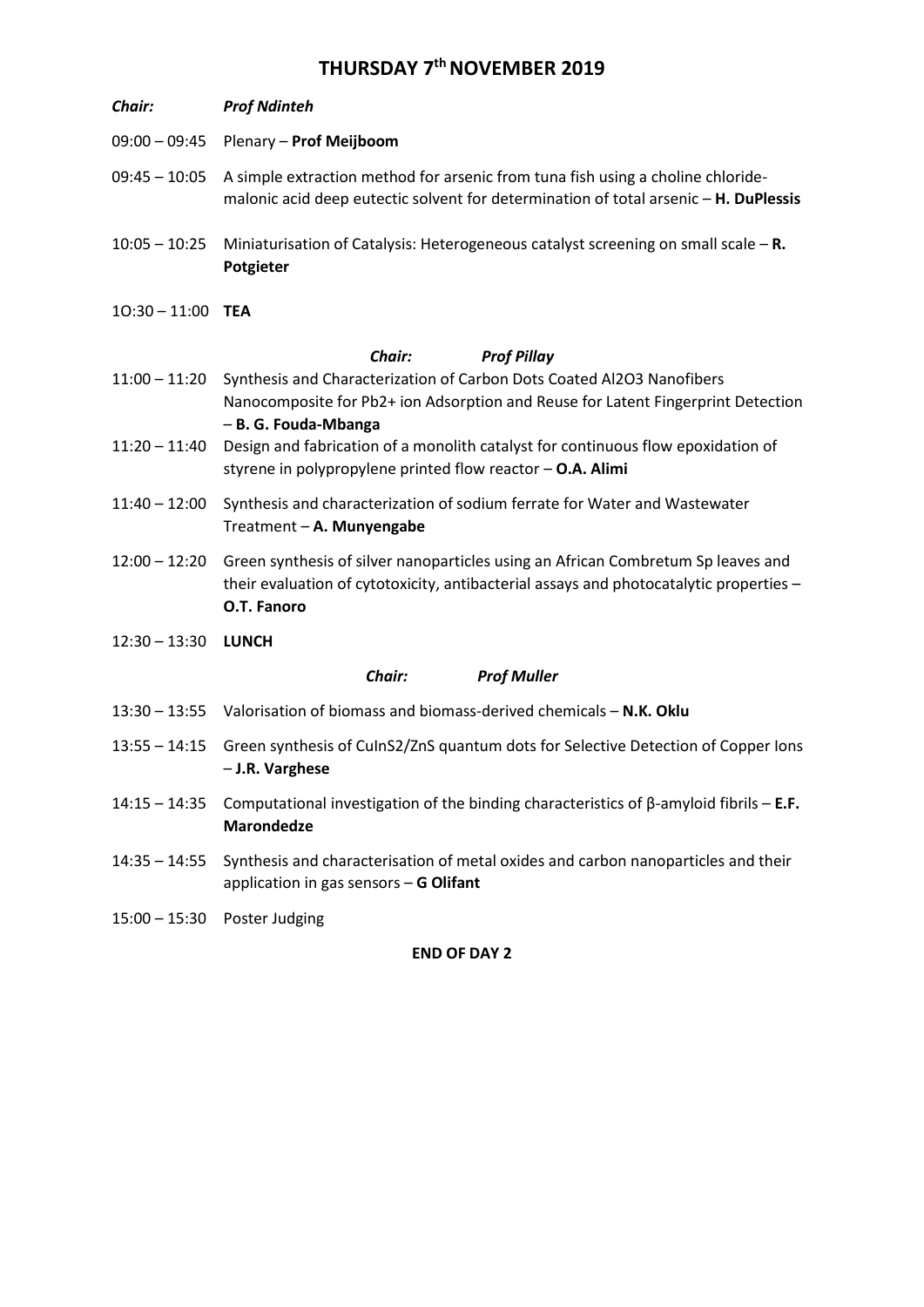## **FRIDAY 8TH NOVEMBER 2019**

#### *Chair: Dr Mmutlane*

- 09:00 09:45 Plenary Prof Ramasami
- 09:45 10:05 High throughput electrochemical sensing of amoxicillin on hybrid 2D nanointerfaces – **A.O. Osikoya**
- 10:05 10:25 Synthesis and Characterization of Fluorescent Europium(III) Complex Coated on Ddextrose Composite Powder for Latent Fingerprint Detection with Powder Dusting Method - **E. Prabakaran**,
- 10:25 10:40 **TEA**
- 10:40 11:00 Synthesis of cadmium free Quantum dots for biological and fluorescence sensing applications – **S Parani**
- 11:00 11:20 Tuning the electronic structures, work functions, optical property and stability of bifunctional hybrid graphene oxide/V–doped NaNbO3 type–II heterostructures: a promising photocatalyst for H2 production – **F. Opoku**
- 11:20 11:40 T. Velempini
- 11:40 12:00 Adsorptive removal of major and trace metal ions from synthetic saline and real seawater samples onto magnetic zeolite nanocomposite: Application of multicomponent fixed-bed column adsorption – **D Ramutshatsha-Makhwedzha**
- 12:00 12:30 Prize Giving and Closing Remarks Prof Govender
- 12:30 **LUNCH**

**END OF DAY 3**